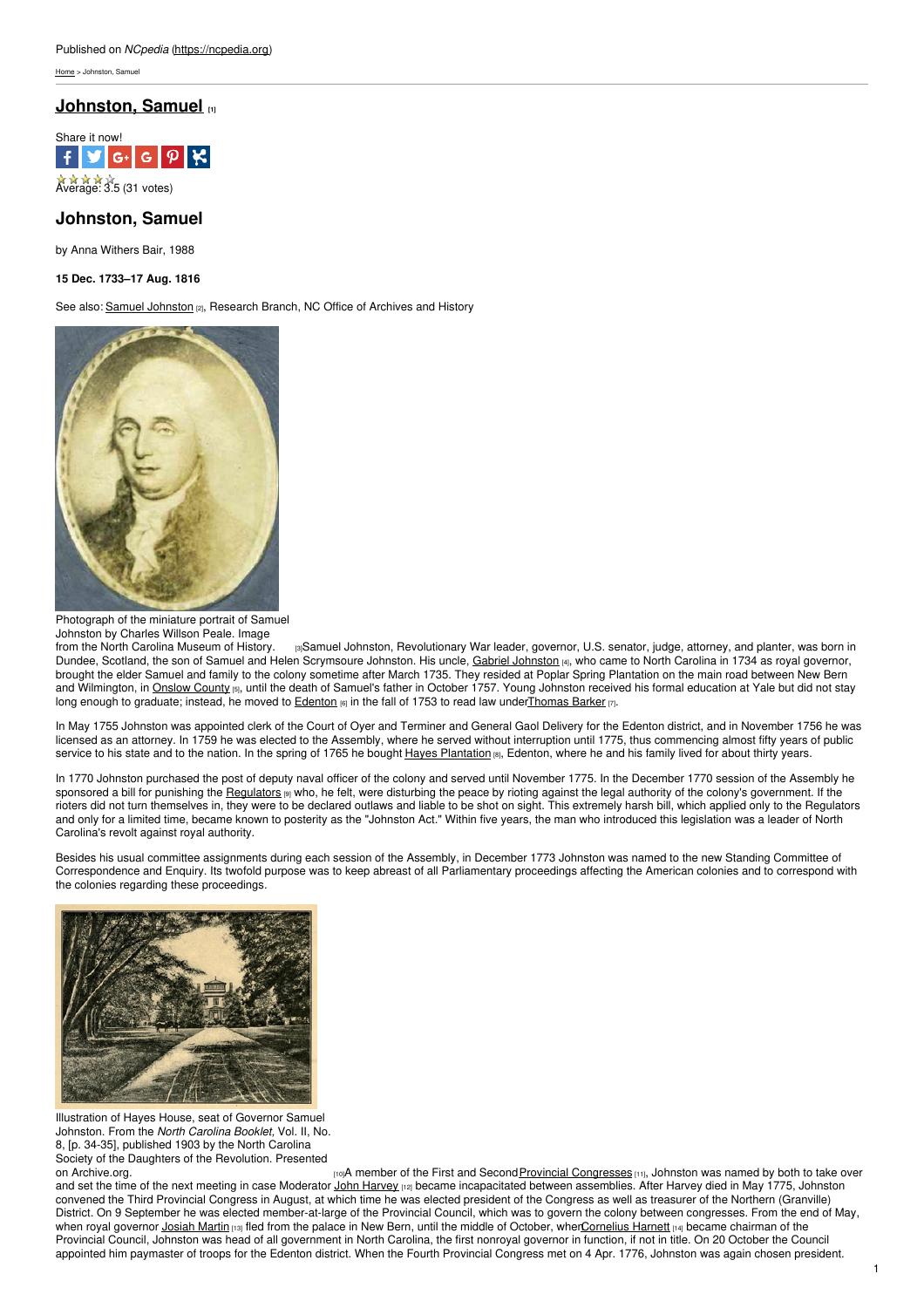In October 1776 Johnston received his first and only defeat at the polls when he sought election to the Provincial Congress, but he was not allowed to retire from public service. He was present at the Fifth Provincial Congress in December in his capacity as treasurer of the Northern District, and was kept informed and was consulted by the committee drawing up the state constitution. He was named by this congress to a legal commission to review the royal statues worthy of being retained. In May 1777 the new congress reappointed him treasurer of the Northern District, but he declined the office. In 1779 he was returned to the legislature as state senator from [Chowan](https://ncpedia.org/geography/chowan) County [15].

On 30 Apr. 1780 Johnston was chosen as one of North Carolina's delegates to the [Continental](https://ncpedia.org/history/usrevolution/continental-congress) Congress<sub>[16]</sub>, but because of illness he did not arrive in Philadelphia until December. His attendance was faithful thereafter, and he was reelected for another term in July 1781 although he frequently asked to be relieved so he could return home to take care of his family and business. On 9 July 1781, according to the Journal of the Continental Congress, Johnston was elected president of that body. The entry for the next day states that he declined to accept the honor. He left Philadelphia on 12 July, and fellow delegate William Sharpe lamented the departure of "so able a representative and of so judicious and very agreeable [a] colleague."

In 1783 and 1784 Johnston served again as state senator from Chowan County. In June 1785 he was asked by the commissioners of New York and Massachusetts to serve as one of the judges in their boundary dispute. He accepted and thus helped to determine the present line between those two states.

Since his purchase of Hayes Plantation in 1765, Johnston divided his time between overseeing farming operations on his, and later his wife's, several plantations, and practicing law whenever he was not away on official public duties. He and his brother-in-law James Iredell frequently traveled the court circuits together on horseback. After the peace treaty was signed, Johnston was asked many times to recover [Loyalist](https://ncpedia.org/loyalists) [17] property that had been confiscated and sold by the state. One such case was *Bayard v. [Singleton](https://ncpedia.org/bayard-v-singleton)* [18], for which Johnston, Iredell, and[William](https://ncpedia.org/biography/davie-william-richardson) R. Davie [19] were attorneys for the plaintiff. Although they lost (November 1787), the trial established the right of judicial review sixteen years before John Marshall's decision in *Marbury v. Madison* (1803). Because of this and similar cases, Johnston considered himself one of the most unpopular men in the North Carolina at that time and refused to run in the 1787 elections.



A [photograph](http://collections.ncdcr.gov/RediscoveryProficioPublicSearch/ShowItem.aspx?20427+) of Hayes House in Edenton, 1900. Image from the North Carolina Museum of History.  $_{[20]}$ 

In Tarboro, where the Assembly was sitting, the state'[sMasons](https://ncpedia.org/freemasons)  $_{[21]}$  were also meeting for the purpose of reviving the Grand Lodge, which had been defunct since the break with England. On 11 Dec. 1787, Johnston was elected North Carolina's first Grand Master—there had only been Deputy Grand Masters until the American [Revolution](https://ncpedia.org/american-revolution) [22]. Two days later the legislature unanimously elected Johnston governor on the first ballot, though he was not even a member of the legislature that year.

On 21 July 1788, the first convention was held at Hillsborough to consider ratification of the new federal Constitution. Johnston, leader of North Carolina's [Federalists](https://ncpedia.org/federalist-party) [23], was elected president unanimously although the [Anti-Federalists](https://ncpedia.org/anti-federalists) [24]Controlled the convention. The delegates decided not to ratify at that time, and Johnston became a leader in the fight to have a second convention called for by the people. On 11 November of the same year he was reelected governor.

The second ratification convention was planned to meet simultaneously with the November 1789 legislature at Fayetteville. On the fourteenth Johnston was elected governor for the third time, and two days later he was unanimously elected president of the second ratification convention. On 21 November the delegates moved that North Carolina ratify the Constitution, the convention was disbanded, and the legislature resumed its business.

On the first ballot on 27 Nov. 1789, Samuel Johnston was elected North Carolina's first U.S. senator. He drew the short term and resigned his office of governor, arriving in New York early in the new year to assume his senatorial duties. When his term was completed, he returned home and moved his family from Edenton to the relatively higher and healthier area of Williamston, Martin [County](https://ncpedia.org/geography/martin) [25], where he had a farm and home he named the Hermitage. Johnston accepted an appointment as Superior Court judge and served from 1800 to 1813. Now seventy years old, he refused any more public offices.

On 29 May 1770 Johnston married Frances [Cathcart](https://ncpedia.org/biography/cathcart-william), the daughter of his friend Dr.William Cathcart [26]. She died at the Hermitage on 23 Jan. 1801. They had nine children, four of whom died before their second birthdays and one before he was six. The four who reached maturity were Penelope (m. John Swann), James [Cathcart](https://ncpedia.org/biography/johnston-james-cathcart) [27], Frances, and Helen. Johnston's only grandchild, Samuel Johnston Swann, died in childhood.

Johnston was a member of St. Paul's Church (Anglican), Edenton, where he served on the vestry (27 Apr. 1767–April 1776) and as church warden (30 Apr. 1768–16 Apr. 1770). Active in the founding of The [University](https://ncpedia.org/university-north-carolina-chapel-hi) of North Carolina [28], he was the first trustee to be elected (1789). He often visited the school and was especially proud of the students in their public examinations at graduation. Johnston was buried in the family graveyard at Hayes Plantation, Edenton.

Of dignified mien and unquestionable integrity, Johnston was trusted by the electorate which turned to him again and again for leadership—first under royal rule, then in time of crisis during the Revolution, under the Articles of Confederation, and under the new federal government. The people felt that he was above political faction. Many of the state's political leaders esteemed him as their personal friend.

The only documented likeness of Samuel Johnston is an ivory miniature painted b[yCharles](http://libmma.contentdm.oclc.org/cdm/singleitem/collection/p15324coll10/id/1303/rec/129) Wilson Peale [29], which is in the possession of the Reverend Charles E. Johnson. The portrait in the capitol in Raleigh, about which nothing is known, appears to have been copied from this miniature because of the similarity of the two paintings.

### **References:**

Anna W. Bair, "Samuel Johnston and the Ratification of the Federal Constitution in North Carolina" (M.A. thesis, DePaul University, 1969).

Walter Clark, ed., *State Records of North Carolina*, vols. 20, 21 (1902, 1903).

Hayes [Papers](http://www.lib.unc.edu/mss/inv/h/Hayes_Collection.html) [30] (Southern Historical Collection, University of North Carolina Library, Chapel Hill).

James Iredell [Collection](http://search.library.duke.edu/search?id=DUKE000865011) [31] (Duke University Library, Durham).

Charles E. Johnson Collection (North Carolina State Archives, Raleigh).

William L. Saunders, ed., *Colonial Records of North Carolina*, vols. 6, 9 (1888, 1890).

## **Additional Resources:**

"Samuel Johnston." N.C. Highway Historical Marker A-9, N.C. Office of Archives & [History.https://www.ncdcr.gov/about/history/division-historical-resources/nc-](https://www.ncdcr.gov/about/history/division-historical-resources/nc-highway-historical-marker-program/Markers.aspx?sp=Markers&k=Markers&sv=A-9)